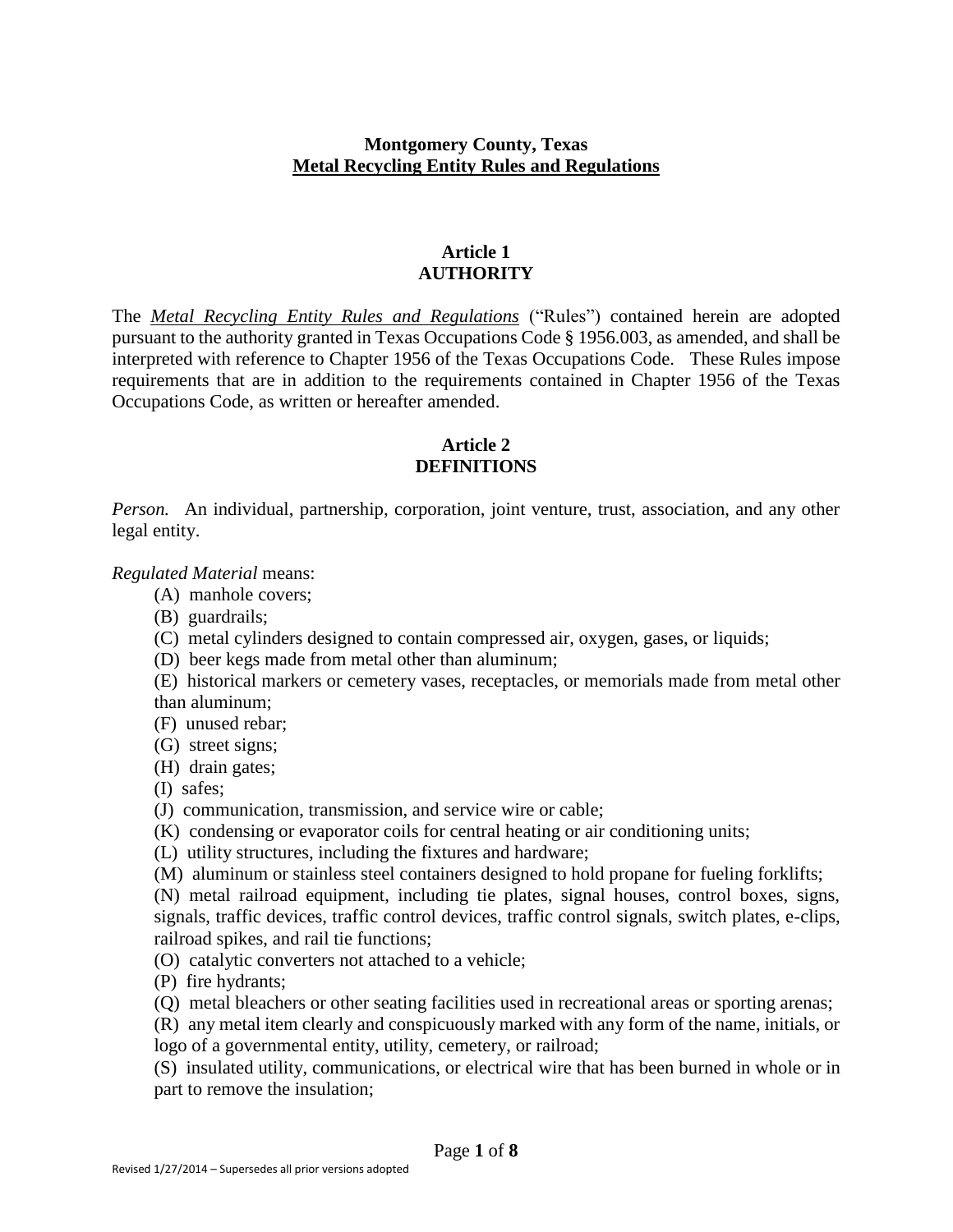(T) backflow valves;

(U) metal in the form of commonly recognized products of the industrial metals recycling process, including bales, briquettes, billets, sows, ingots, pucks, and chopped or shredded metals;

(V) any battery, including but not limited to lead-acid batteries, that is marked with any form of the name, initials, or logo a governmental entity, utility company, or private company (other than the name, initials, or logo of the battery manufacturer);

(W) products made from aluminum, an aluminum alloy, or an aluminum by-product, including aluminum wiring and an aluminum beer keg, but not including any other type of aluminum can used to contain a food or beverage;

(X) any cemetery vase, receptacle, or memorial made from bronze, a bronze statuary, or other material readily identifiable as bronze, including bronze wiring; and

(Y) insulated or non-insulated copper wire or cable of the type used by a public utility or common carrier that contains copper or an alloy of copper or zinc, a copper or brass item of a type commonly used in construction or by a public utility, or copper pipe or copper tubing.

*Metal Recycling Entity.* Any business which is operated from a fixed location and is predominantly engaged in:

(A) performing the manufacturing process by which scrap, used, or obsolete ferrous or nonferrous metal is converted into raw material products consisting of prepared grades and having an existing or potential economic value, by a method that in part requires the use of powered tools and equipment, including processes that involve processing, sorting, cutting, classifying, cleaning, baling, wrapping, shredding, shearing, or changing the physical form of that metal;

(B) the use of raw material products described under Paragraph (A) in the manufacture of producer or consumer goods; or

(C) purchasing or otherwise acquiring scrap, used, or obsolete ferrous or nonferrous metals for the eventual use of the metal for the purposes described by Paragraph (A) or (B).

This definition specifically excludes any type of recycling facility operated by Montgomery County.

*Real-time electronic web-based database.* An electronic filing system, such as Leads Online (LeadsOnline.com), in which data is organized by fields and records and that is capable of transmitting a file or responding to input immediately via the internet.

*Sheriff.* The Sheriff of Montgomery County, Texas, or his/her designee.

*Seller.* Any person who, in a purchase transaction, receives consideration from a Metal Recycling Entity in exchange for Regulated Material.

### **Article 3**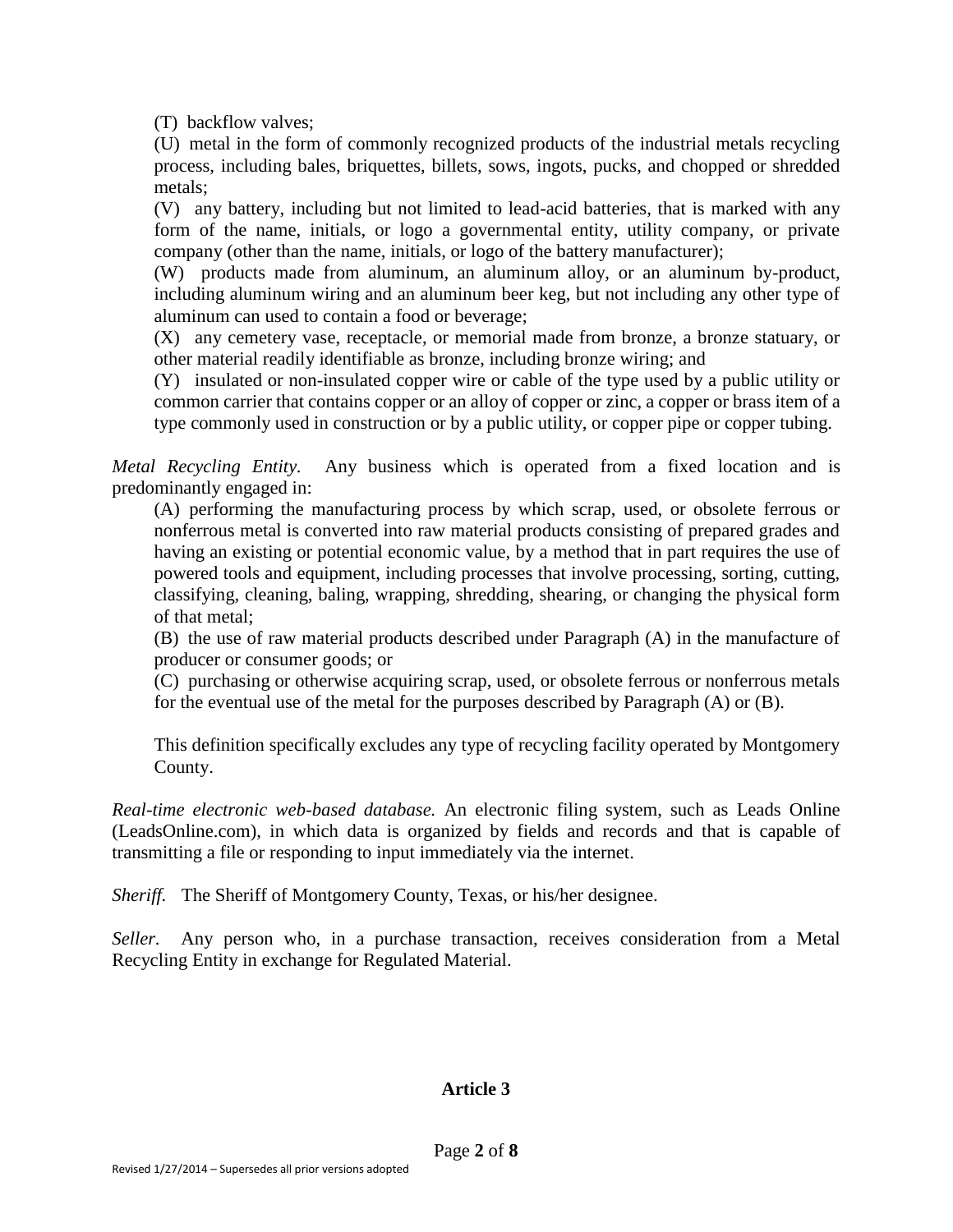# **LICENSE REQUIRED**

a) A person may not act or operate as a Metal Recycling Entity in any unincorporated area of Montgomery County, Texas, unless the person holds a valid Metal Recycling Entity license issued by Montgomery County under these Rules.

b) Persons wishing to obtain a Metal Recycling Entity license may apply for a license at the Montgomery County permit office. In order for license application to be considered, applicants must provide a completed application and payment of applicable fees. The minimum age at which a person may apply for a license is 18. If the person applying for the license is a legal entity, including but not limited to a corporation, partnership, association, or joint venture, then each individual who has a 20 percent or greater legal or equitable interest in the entity must sign the application for a license as an applicant.

c) A Metal Recycling Entity license issued under these Rules is valid for one year and expires on the first anniversary of the date of issuance. A person holding a current Metal Recycling Entity license issued hereunder who meets the eligibility requirements for an original license may renew an unexpired license before the expiration date of the license by submitting the required applications and renewal fee. A person whose Metal Recycling Entity license has expired may not engage in activities that require a license until a valid license has been obtained.

d) Metal Recycling Entity licenses issued hereunder are non-transferable to another person, and may not be used operate a Metal Recycling Entity business at any location other than the address designated on the license application.

e) A Metal Recycling Entity license issued under these Rules must be prominently displayed upon the premises of a Metal Recycling Entity at a location that allows for access and inspection of said license by members of the general public.

f) Non-refundable fees for Metal Recycling Entity licenses shall be as follows:

- 1) The fee for a Metal Recycling Entity license shall be \$250.00 for the first year.
- 2) The fee for each annual renewal of a Metal Recycling Entity license shall be \$250.00.

g) The following shall disqualify a person from being licensed under these Rules:

1) Submitting incomplete, false, or misleading information on the application form or any supporting documents;

2) Having been found to have previously violated these Rules or Texas Occupations Code Chapter 1956; or

3) Applicant fails to demonstrate to County the ability of applicant to comply with the electronic reporting requirements of these Rules.

h) The County may revoke any Metal Recycling Entity license issued when such license is obtained by submitting an application containing false or misleading information.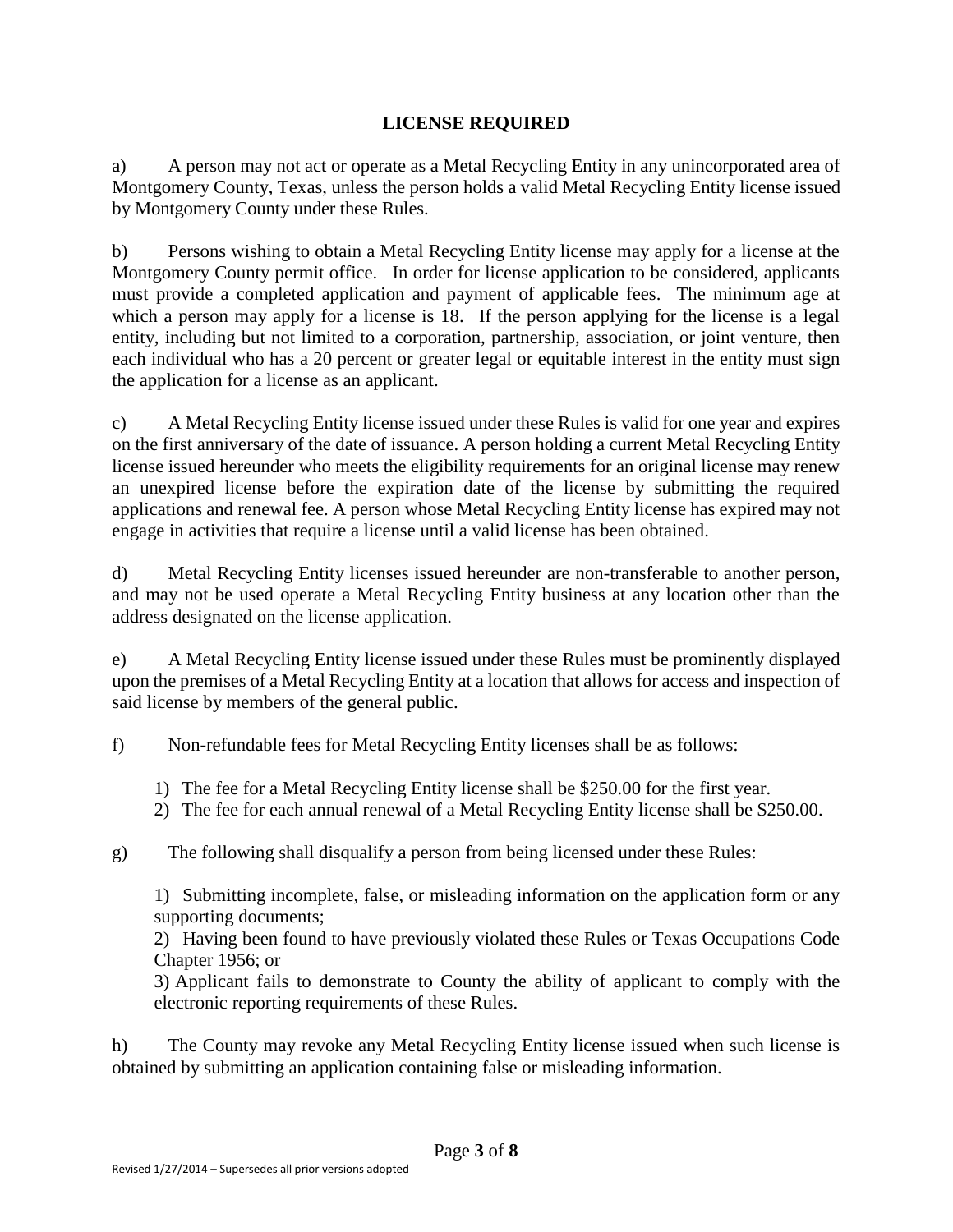i) The County may cancel, suspend, or revoke a Metal Recycling Entity license for any Person that:

1) violates these Rules; or

2) fails to comply with all requirements contained in Texas Occupations Code Chapter 1956.

j) If the County determines that a Person's Metal Recycling Entity license should be denied, cancelled, suspended or revoked, then the County shall send notice of the proposed action to the Person, by registered or certified mail, stating the facts or conduct alleged to warrant the action. A Person that receives notice of proposed adverse action by the County may submit a written request for appeal or protest to the Montgomery County Commissioners Court, and may submit documentary evidence to demonstrate compliance with all requirements for the issuance, retention, or reinstatement of their license. All decisions related to license appeals or protests shall be subject to final review and determination by the Montgomery County Commissioners Court.

k) Montgomery County must report the issuance of each license under these Rules to the Texas Department of Public Safety per TX Occupations Code Section 1956.003(c).

## **Article 4 SEGREGATION AND HOLD OF REGULATED MATERIAL**

a) A Metal Recycling Entity shall segregate each item of Regulated Material purchased and shall attach to each item, or to the container in which the item is held, a label indicating the name of the seller, the date and time on which the item was purchased, and the number of the receipt on which the item purchase information is recorded. If in any single purchase transaction there are multiple items of Regulated Material of the same type, only one representative sample item from each type of Regulated Material must be segregated and labeled in accordance with this paragraph. All items segregated pursuant to this paragraph shall remain segregated throughout the hold periods set forth in the Sections 4(b) and 4(c) below.

b) A Metal Recycling Entity may not dispose of, process, sell, desegregate, or remove from the premises an item of Regulated Material unless the Metal Recycling Entity acquired the specific Regulated Material item more than:

i) 192 hours (eight days), excluding weekends and County holidays, before the disposal, processing, sale, desegregation, or removal, if the item is a cemetery vase, receptacle, or memorial made from a regulated material other than aluminum material; or

ii) 120 hours (five days), excluding weekends and County holidays, before the disposal, processing, sale, desegregation, or removal, if the item is not an item described by subsection  $4(b)(i)$  above.

c) If the Sheriff or any other Montgomery County law enforcement officer has reasonable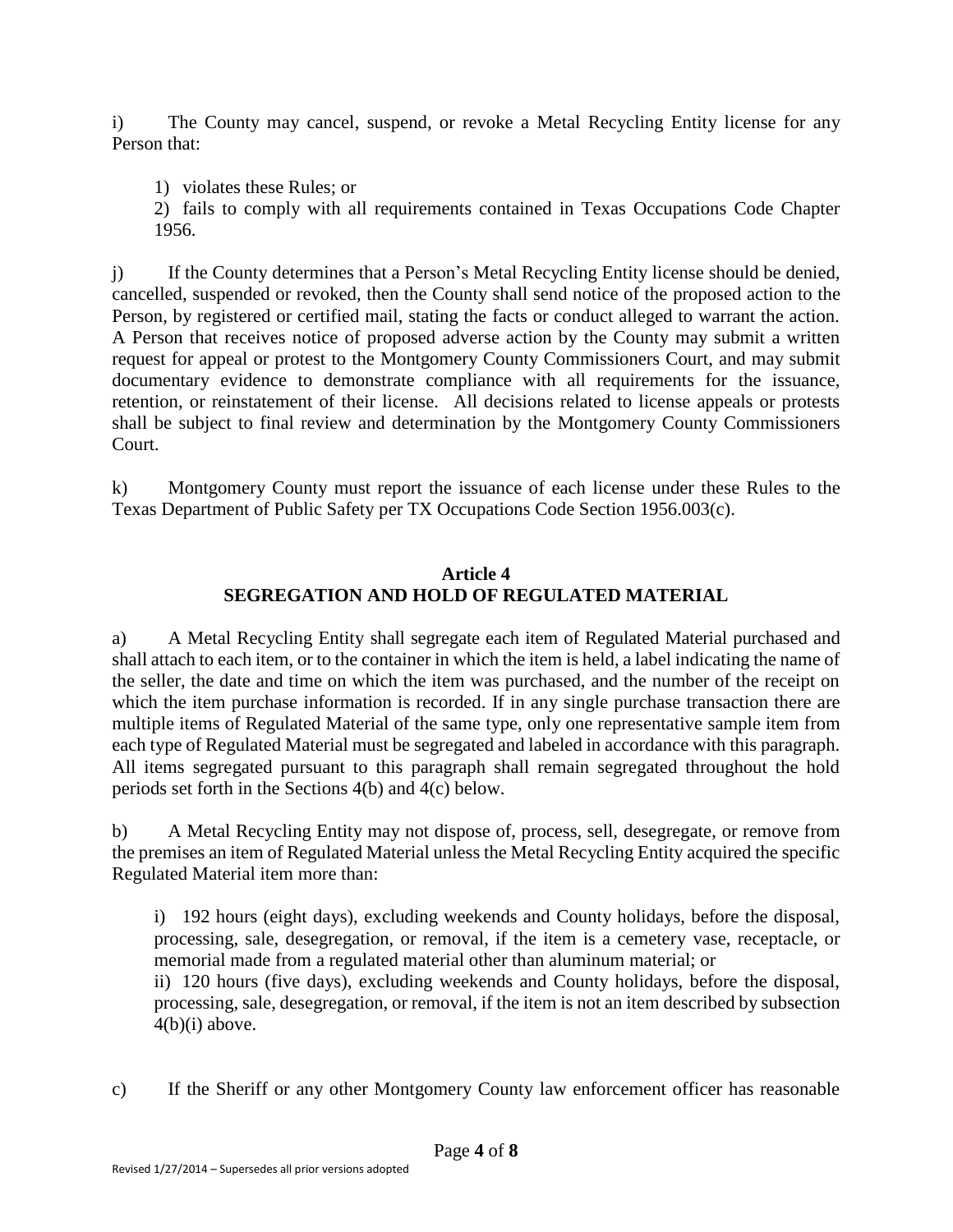suspicion to believe that certain items of Regulated Material in the possession of a Metal Recycling Entity are stolen, the Sheriff or officer may issue a hold notice to the Metal Recycling Entity. The hold notice must specifically identify the items of Regulated Material alleged to be stolen and subject to the hold, and inform the Metal Recycling Entity that the items must not be altered or removed from the Metal Recycling Entity's place of business until said hold is released in writing by the Sheriff or officer or by an order from a court of competent jurisdiction.

d) At any reasonable time, without requirement of judicial warrant, writ or other process, a Metal Recycling Entity shall allow a peace officer to:

- i) inspect the Metal Recycling Entity's place of business;
- ii) examine a Metal Recycling Entity's transactions, books, accounts, papers, correspondence, or other records that relate to the business of the Metal Recycling Entity; and
- iii) examine or inspect Regulated Material on the premises.

# **Article 5 RECORDS AND REPORTING**

a) A Metal Recycling Entity shall keep records in a Real-time electronic web-based database, in a form and method approved by the Sheriff, and the Metal Recycling Entity shall make daily entries into the Real-time electronic web-based database, in English, of a full description of each transaction in which Regulated Material is purchased or otherwise received by the Metal Recycling Entity. Such description shall include:

- 1) The date and time of receipt of any item of Regulated Material;
- 2) The full name and current address of the person or place of business from whom each item of Regulated Material was received;
- 3) a clear thumbprint impression of the person from whom each item of Regulated Material is received, which shall be excluded from the requirement for electronic transmission set forth in Section 5(b) of these Rules but shall be maintained by the Metal Recycling Entity for not less than two years and made available to the Sheriff or other law enforcement officer in accordance with these Rules;
- 4) evidence that the person transferring, selling or otherwise giving the items of Regulated Material is at least 18 years of age by presentation of valid identification, including a photograph of the face of person transferring, selling or otherwise giving the item, in the form of:
	- i. A current driver's license from Texas or another state within the United States;
	- ii. An identification card issued by the Texas Department of Public Safety; or
	- iii. A United States military identification card.
- 5) A description of the motor vehicle and/or trailer or other mode of transportation in or on which each item of Regulated Material received was carried to, delivered or transported to the Metal Recycling Entity, including the state and license plate number, if applicable;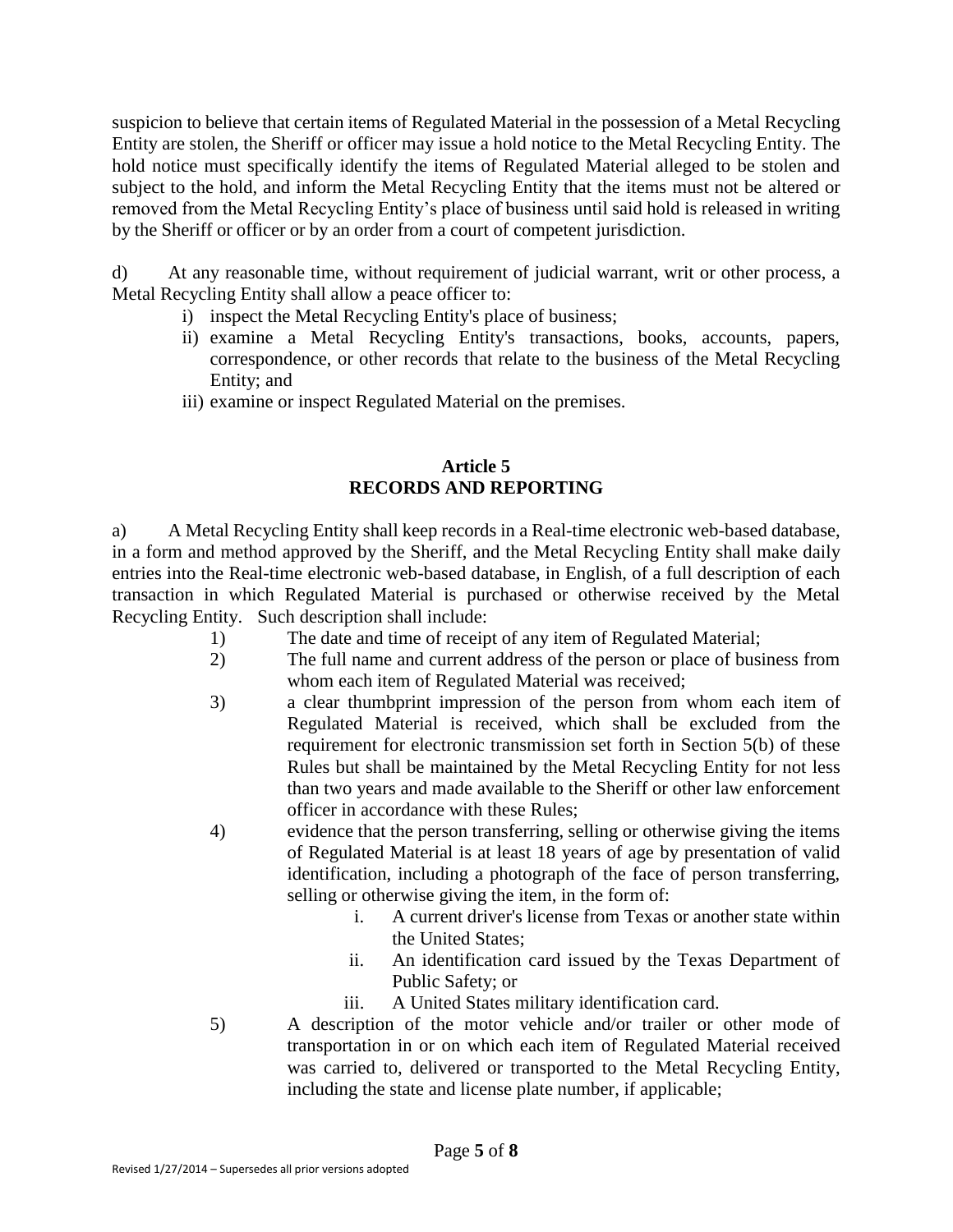- 6) The individual transaction number assigned by the Metal Recycling Entity to each item of Regulated Material received;
- 7) A description of the items of Regulated Material received as part of the transaction including, where customary in the business, the size, weight, material, length, capacity, and any other designations or descriptions customarily employed in the sale and purchase of such items;
- 8) If the item received is a junked, abandoned or wrecked automotive vehicle, documentation of ownership and any other information required for receipt of such vehicles as provided in state or federal laws or regulations;
- 9) The name or employee number of the Metal Recycling Entity employee who facilitates or conducts the transaction.
- 10) Whether the person either:
	- i. Presented a written document evidencing that the person is the legal owner or is lawfully entitled to sell the Regulated Material; or
	- ii. Signed a written statement that the person is the legal owner of or is lawfully entitled to sell the Regulated Material offered for sale.

b) The Metal Recycling Entity shall forward the required records and descriptions set forth in Section 5(a) of these Rules to the designated Real-time electronic web-based database before 11:59 p.m. on each day on which the Metal Recycling Entity is open for business.

c) In addition to the requirements contained in Paragraph  $5(a)$  above, for each purchase of an item of Regulated Material, the Metal Recycling Entity shall obtain a digital photograph or video recording that accurately and clearly depicts:

- 1) the seller's entire face;
- 2) each item of Regulated Material purchased from the seller;
- 3) the motor vehicle and/or trailer or other mode of transportation used to carry, deliver, or otherwise transport each item of Regulated Material to the Metal Recycling Entity; and
- 4) the state and license plate number of the motor vehicle and/or trailer or other mode of transportation used to carry, deliver, or otherwise transport each item of Regulated Material to the Metal Recycling Entity.

d) A Metal Recycling Entity shall preserve the photographs and video recordings required by Section 5(c) of these Rules until the 181st day after the date of the transaction. The photographs and recordings must be made available immediately for inspection upon request by the Sheriff or other law enforcement officer.

e) The Metal Recycling Entity, or their agents or employees shall obtain a consecutively numbered receipt from the seller or transferor of the item of Regulated Material. Such receipt shall be dated on the actual date of the transaction and shall list the items sold or otherwise transferred. A printed version of the receipt record input and transmitted to the Real-time electronic web-based database as described in this Article 5 shall satisfy the requirement of this Section. An accurate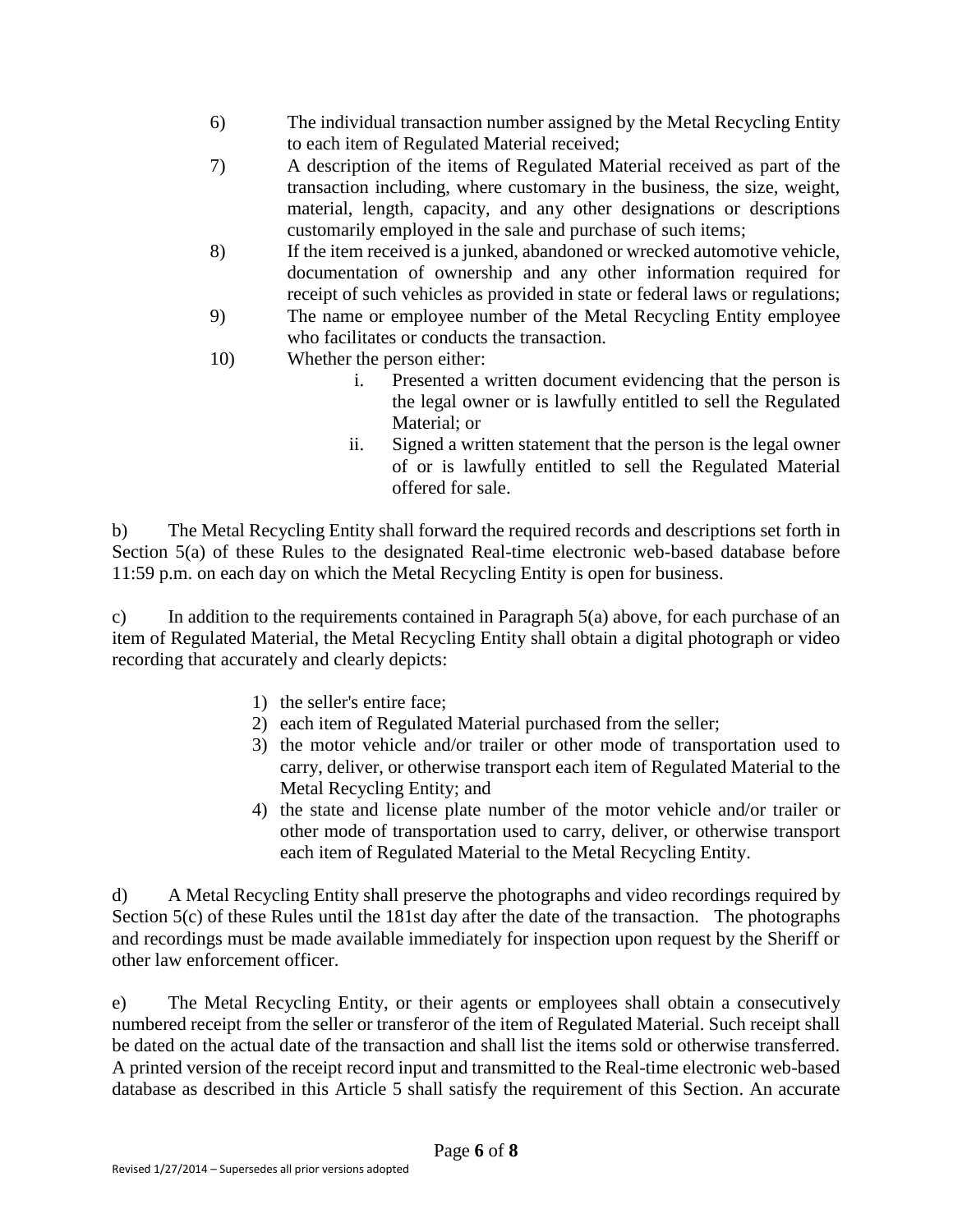copy or record of receipts obtained shall be retained for a period of not less than three (3) years.

f) If a Metal Recycling Entity purchases Regulated Material that is a cemetery vase, receptacle, memorial, or statuary, the Metal Recycling Entity shall immediately notify the Sheriff's Office by telephone of said purchase.

g) If the combined total weight of all separate or sequential purchases from a single seller exceeds one-thousand pounds (1,000 lbs.) of Regulated Material in a 48 hour time period, the Metal Recycling Entity shall immediately notify the Sheriff's Office by telephone of said purchase(s).

h) A Metal Recycling Entity shall not buy insulated wire or cable that has been burned wholly or partly to remove the insulation unless the seller presents a) documentation from the Montgomery County Fire Marshall, or another Fire Marshall or similar government official holding jurisdiction over the location of the fire, identifying the location of the fire from which the burned insulated wire or cable was salvaged, or b) other documentation acceptable under the rules adopted pursuant to TX Occupations Code Section 1956.032(h). The documentation required in this paragraph shall be retained by the Metal Recycling Entity as part of the record of purchase for each transaction involving burned insulated wire or cable.

i) A Metal Recycling Entity shall not purchase or receive any central air conditioning unit parts from any person offering such property for sale unless the seller presents a valid state or local government-issued HVAC permit, state-issued professional HVAC license, or a permit issued by the state or local government to a homeowner for the installation, alteration, or repair of an air-conditioning system at a particular address. This provision shall not apply to window air conditioning units. The documentation required in this paragraph shall be retained by the Metal Recycling Entity as part of the record of purchase for each transaction involving central air conditioning unit parts.

j) A Metal Recycling Entity shall furnish all required reports to the Texas Department of Public Safety consistent with TX Occupations Code Section 1956.036.

### **Article 6 OFFENSES AND PENALTIES**

a) A person who violates any provision of these Rules commits a Class C misdemeanor offense punishable by a fine not to exceed \$500. Each violation of these Rules shall be considered a separate Class C misdemeanor offense. Any continuous violation shall be considered a separate Class C misdemeanor offense for each calendar day that the violation occurs.

b) Conviction of three (3) Class C misdemeanor offenses under these Rules in a calendar year shall result in an automatic suspension of a Metal Recycling Entity license for a period of thirty (30) days from the date of the third conviction.

c) Conviction of six (6) Class C misdemeanor offenses under these Rules in a calendar year shall result in an automatic suspension of a Metal Recycling Entity license for a period of sixty